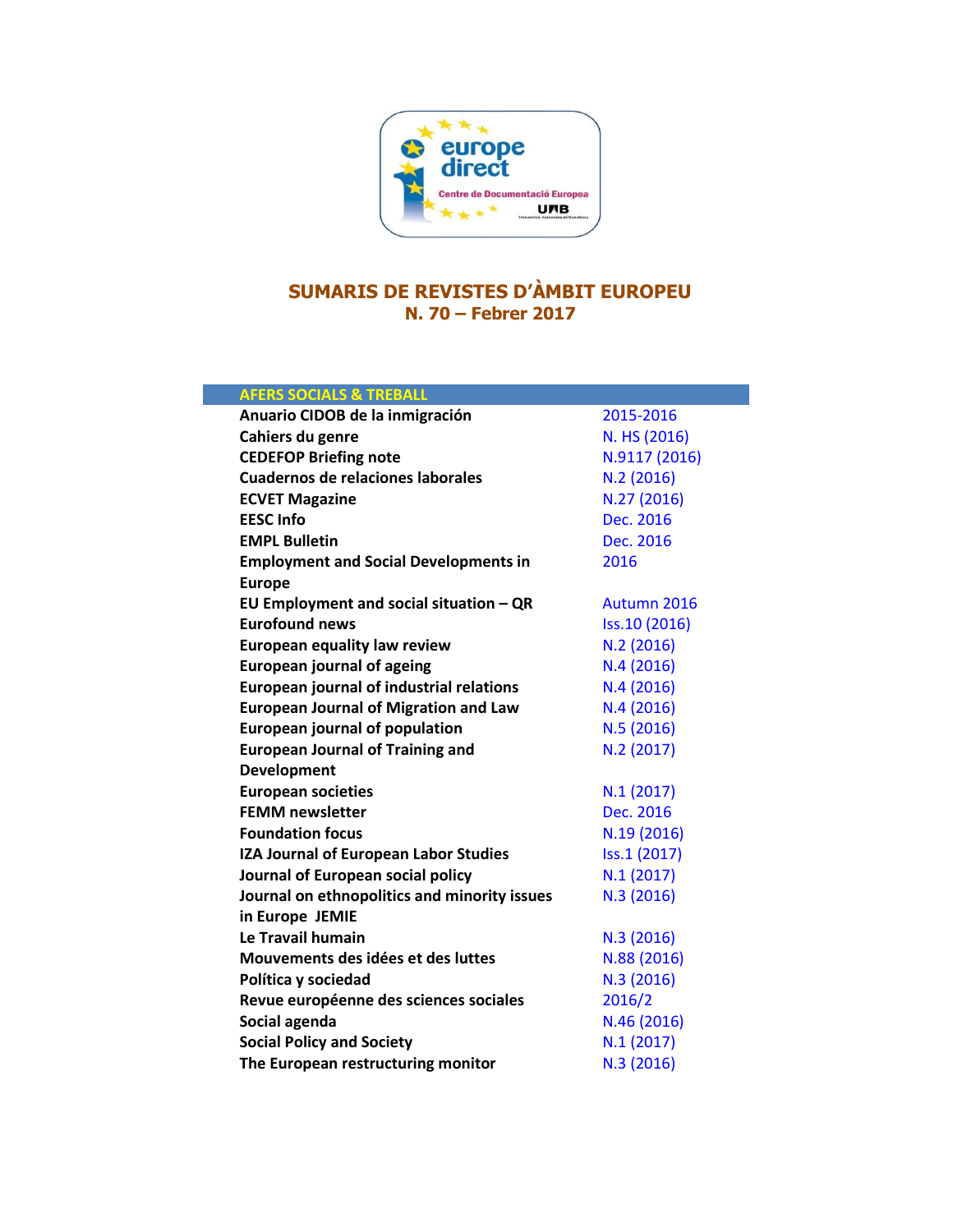| <b>AGRICULTURA I DESENVOLUPAMENT RURAL</b>         |                  |
|----------------------------------------------------|------------------|
| Agri news                                          | N.1(2017)        |
| Agriculture, forestry and fishery statistics       | 2016 ed.         |
| <b>Boletín electrónico REDR</b>                    | 13.1.2017        |
| Desarrollo rural y sostenible                      | N.31 (2016)      |
| DO de la O.C. de Variedades Vegetales              | N.6(2016)        |
| Économie rurale                                    | N.356 (2016)     |
| <b>EFSA journal</b>                                | N.1(2017)        |
| <b>EU rural review</b>                             | N.23 (2017)      |
| <b>EuroChoices</b>                                 | N.3 (2016)       |
| <b>European Maritime Affairs &amp; Fisheries</b>   | N.73 (2016)      |
| <b>European review of agricultural economics</b>   | N.1(2017)        |
| Journal of central European agriculture            | N.4(2016)        |
| <b>Maritime Affairs and Fisheries. Newsletter</b>  | (14.12.2016)     |
| <b>OECD Food, Agriculture and Fisheries Papers</b> | N.98 (2016)      |
| <b>Rural Connections</b>                           | Autumn 2016      |
| The trawler (PECH Committee)                       | Dec. 2016        |
|                                                    |                  |
| <b>CIÈNCIA</b>                                     |                  |
| <b>EDPS - Newsletter</b>                           | N.50 (2016)      |
| <b>ENISA Annual Report</b>                         | 2015             |
| <b>ESA Bulletin</b>                                | N.168 (2016)     |
| <b>European Researcher</b>                         | V.113(2016)      |
| FET Through the keyhole                            | Dec. 2016        |
| <b>Horizon Magazine-monthly focus</b>              | 4.1.2017         |
| <b>Ideas: newsletter of the ERC</b>                | N.4(2016)        |
| <b>JRC Newsletter</b>                              | Jan. 2017        |
| Official journal / European Patent Office          | N.12 (2016)      |
| Research*eu focus                                  | N.16(2016)       |
| Research*eu results magazine                       | N.58 (2017)      |
|                                                    |                  |
| COOPERACIÓ AL DESENVOLUPAMENT                      |                  |
| Annual Report on the EU's development              | 2016             |
| and external assistance policies                   |                  |
| <b>Civilisations</b>                               | N.64(2015)       |
| <b>Cooperation and conflict</b>                    | N.1(2017)        |
| Desarrollo económico: revista de ciencias          | N.219 (2016)     |
| sociales                                           |                  |
| <b>Development and change</b>                      | 1(2017)          |
| Development policy review                          | N.1(2017)        |
| <b>European Asylum Support Office</b>              | <b>Nov. 2016</b> |
| <b>European Journal of International Relations</b> | N.1(2017)        |
| Finanzas y desarrollo                              | Dic. 2016        |
| Humanity                                           | N.3(2016)        |
| Journal of development economics                   | V.126(2017)      |
| Journal of international development               | N.1(2017)        |
| Mondes en développement                            | N.176 (2016)     |
| <b>Oxford development studies</b>                  | N.4 (2016)       |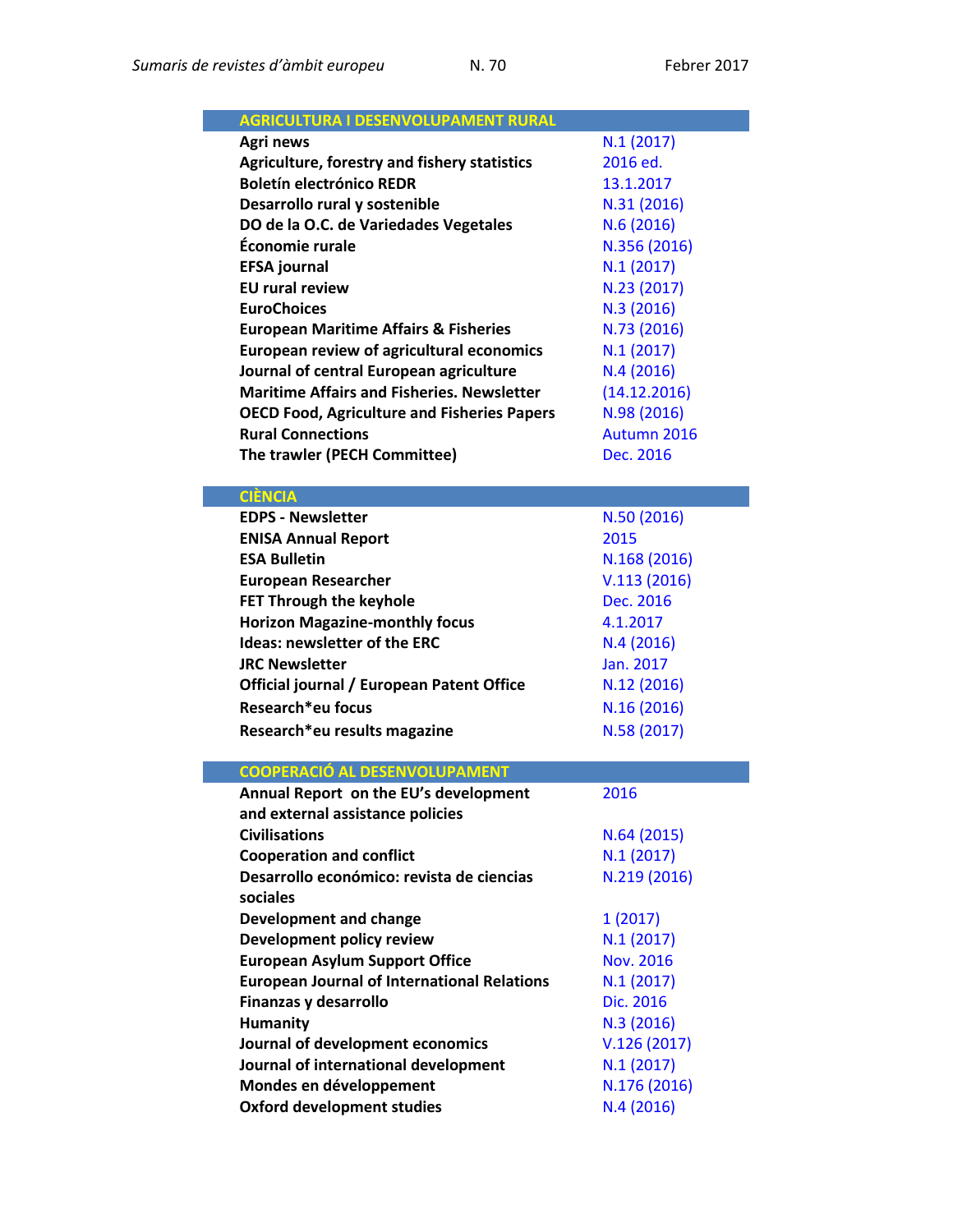| <b>Review of development economics</b>           | N.1(2017)         |
|--------------------------------------------------|-------------------|
| Revista española de desarrollo y                 | N.39 (2017)       |
| cooperación                                      |                   |
| Revue d'économie du développement                | 2015/3            |
| <b>Revue Tiers Monde</b>                         | N.228 (2016)      |
| The European journal of development              | N.5 (2016)        |
| research                                         |                   |
| The Journal of development studies               | N.5(2017)         |
| <b>World Development</b>                         | V.92(2017)        |
|                                                  |                   |
| <b>ECONOMIA</b>                                  |                   |
| Alternativas económicas                          | N.44 (2017)       |
| <b>Basic figures on the EU</b>                   | 4th. quarter 2016 |
| <b>BCE - Proyecciones macroeconómicas</b>        | <b>Dec.2016</b>   |
| <b>Boletín económico del BCE</b>                 | N.1(2017)         |
| <b>Bulletin de l'Observatoire des politiques</b> | N.34 (2016)       |
| économiques en Europe                            |                   |
| Committee on budgets newsletter                  | 12.1.2017         |
| Cuadernos de información económica               | N.255 (2016)      |
| <b>Eastern European Economics</b>                | N.1(2017)         |
| <b>EC Tax review</b>                             | V.25/6(2016)      |
| <b>ECB - Financial Stability Review</b>          | <b>Nov. 2016</b>  |
| <b>ECB - Research bulletin</b>                   | N.29 (2016)       |
| <b>ECB - Statistics paper series</b>             | N.18 (2016)       |
| <b>ECB WP</b>                                    | N.1988 (2016)     |
| <b>ECFIN Economic Briefs</b>                     | N.21(2016)        |
| <b>ECFIN E-news</b>                              | N.148 (2016)      |
| <b>ECON Online</b>                               | <b>Nov. 2016</b>  |
| Economía exterior                                | N.79 (2017)       |
| Économie politique                               | N.72 (2016)       |
| <b>EIB Working Papers</b>                        | N.8 (2016)        |
| EIB's e-newsletter                               | Jan. 2017         |
| Etudes économiques de l'OCDE                     | 2016 (N.6)        |
| <b>EU Candidate and Potential Candidate</b>      | 4th. quarter 2016 |
| <b>Countries' Economic Quarterly</b>             |                   |
| <b>European business cycle indicators</b>        | 4th. quarter 2016 |
| <b>European Court of Auditors. Journal</b>       | N.1(2017)         |
| European economic review                         | V.92(2017)        |
| <b>European economy. Discussion papers</b>       | N.43 (2017)       |
| <b>European economy. Economic Briefs</b>         | N.21 (2016)       |
| <b>European economy. Institutional Papers</b>    | N.47 (2017)       |
| <b>European journal of law and economics</b>     | N.3(2016)         |
| <b>European journal of political economy</b>     | V.46(2017)        |
| <b>Eurostat review of national accounts and</b>  | 2/2016            |
| macroeconomic indicators                         |                   |
| <b>Eurostatistics</b>                            | 12/2016           |
| <b>Finanzas y Desarrollo</b>                     | N.4(2016)         |
| Géoéconomie                                      | N.81 (2016)       |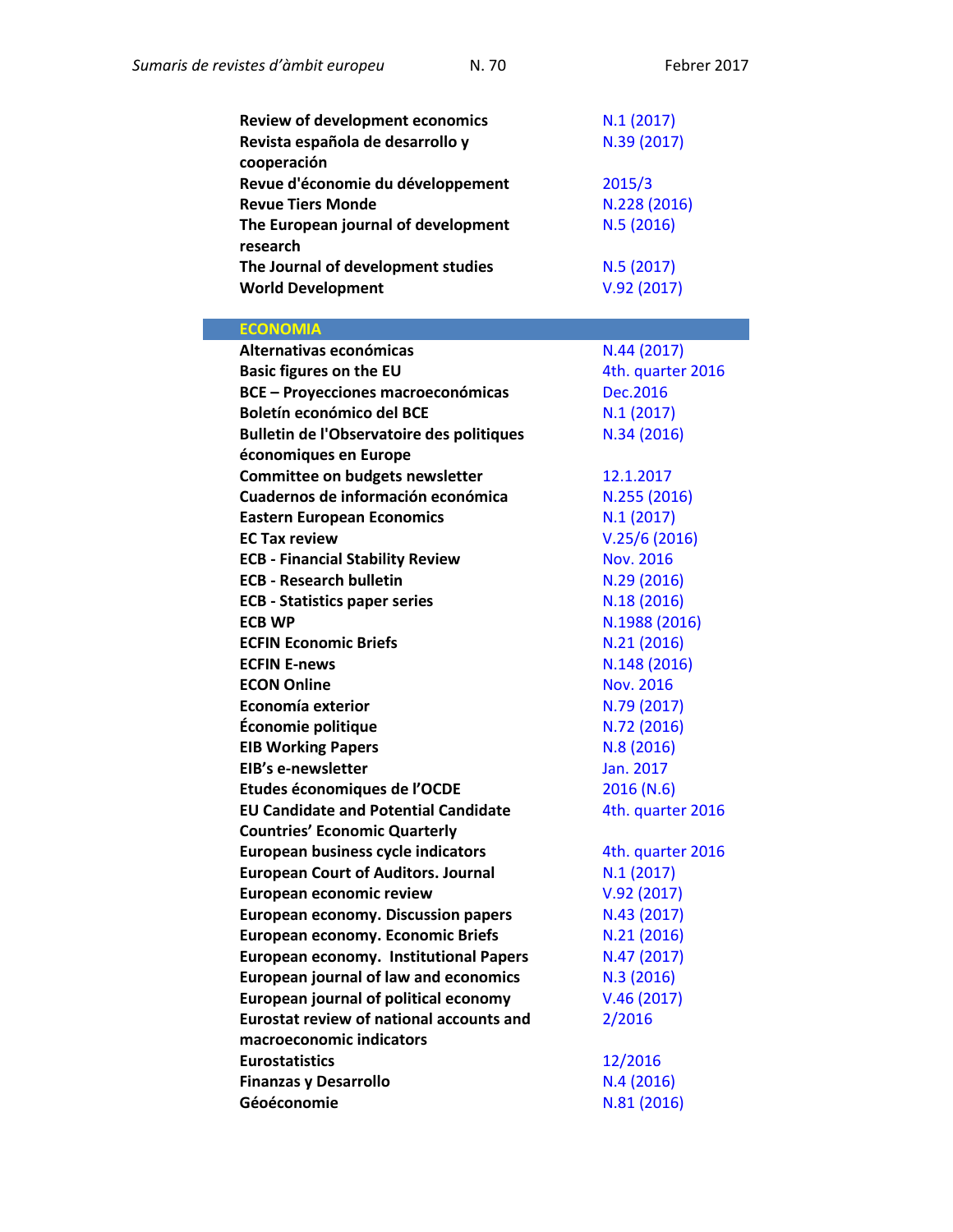| <b>Global Trade and Customs Journal</b>       | N.2(2017)     |
|-----------------------------------------------|---------------|
| Harmonised indices - monthly data             | 9.2.2017      |
| <b>IMCO Newsletter</b>                        | N.76 (2016)   |
| <b>INTA newsletter of the EP Committee on</b> | N.71 (2016)   |
| <b>International Trade</b>                    |               |
| <b>Intereconomics</b>                         | N.6(2016)     |
| International tax and public finance          | N.1(2017)     |
| <b>European Court of Auditors - Reports</b>   | N.33 (2016)   |
| Journal of economic growth                    | N.1(2017)     |
| JNL of the European Economic Association      | N.6(2016)     |
| Journal of world trade                        | N.6(2016)     |
| <b>Key figures on Europe</b>                  | 2016 ed.      |
| Legal issues of economic integration          | N.4(2016)     |
| <b>Mediterráneo Económico</b>                 | N.30 (2016)   |
| <b>OECD Economics</b>                         | N.1365 (2016) |
| <b>OECD Taxation Working Papers</b>           | N.29 (2016)   |
| <b>OECD Trade Policy Papers</b>               | N.196 (2017)  |
| Quarterly report on the euro area             | N.3 (2016)    |
| Revue internationale de droit économique      | 2016/3        |
| <b>Taxation and customs union</b>             | 21.12.2016    |
| <b>Taxation papers</b>                        | N.66 (2016)   |
| The European journal of comparative           | N.2(2016)     |
| economics                                     |               |

| <b>EDUCACIÓ &amp; CULTURA</b>                  |               |
|------------------------------------------------|---------------|
| Área abierta                                   | N.3 (2016)    |
| <b>CEDEFOP Briefing notes</b>                  | N.9117 (2016) |
| <b>CEDEFOP Research papers</b>                 | N.59 (2016)   |
| <b>C-News: culturelink newsletter</b>          | N.111 (2016)  |
| eBulletin (European Agency for Special         | Oct. 2016     |
| <b>Needs and Inclusive Education)</b>          |               |
| European choral magazine                       | 3/2016        |
| <b>European journal of communication</b>       | N.6(2016)     |
| <b>European journal of cultural studies</b>    | N.1(2017)     |
| European journal of special needs education    | N.1(2017)     |
| <b>European journal of training and</b>        | N.2(2017)     |
| development                                    |               |
| <b>Eurydice news</b>                           | Winter 2016   |
| Eu-Topías                                      | V.12(2016)    |
| eZine (ECF)                                    | Dec. 2016     |
| <b>Formation emploi</b>                        | N.135 (2016)  |
| <b>IRIS: Legal Observations of the Europan</b> | 2017-2        |
| <b>Audiovisual Observatory</b>                 |               |
| <b>Savoirs</b>                                 | N.42 (2016)   |
| The European language gazette                  | N.35 (2016)   |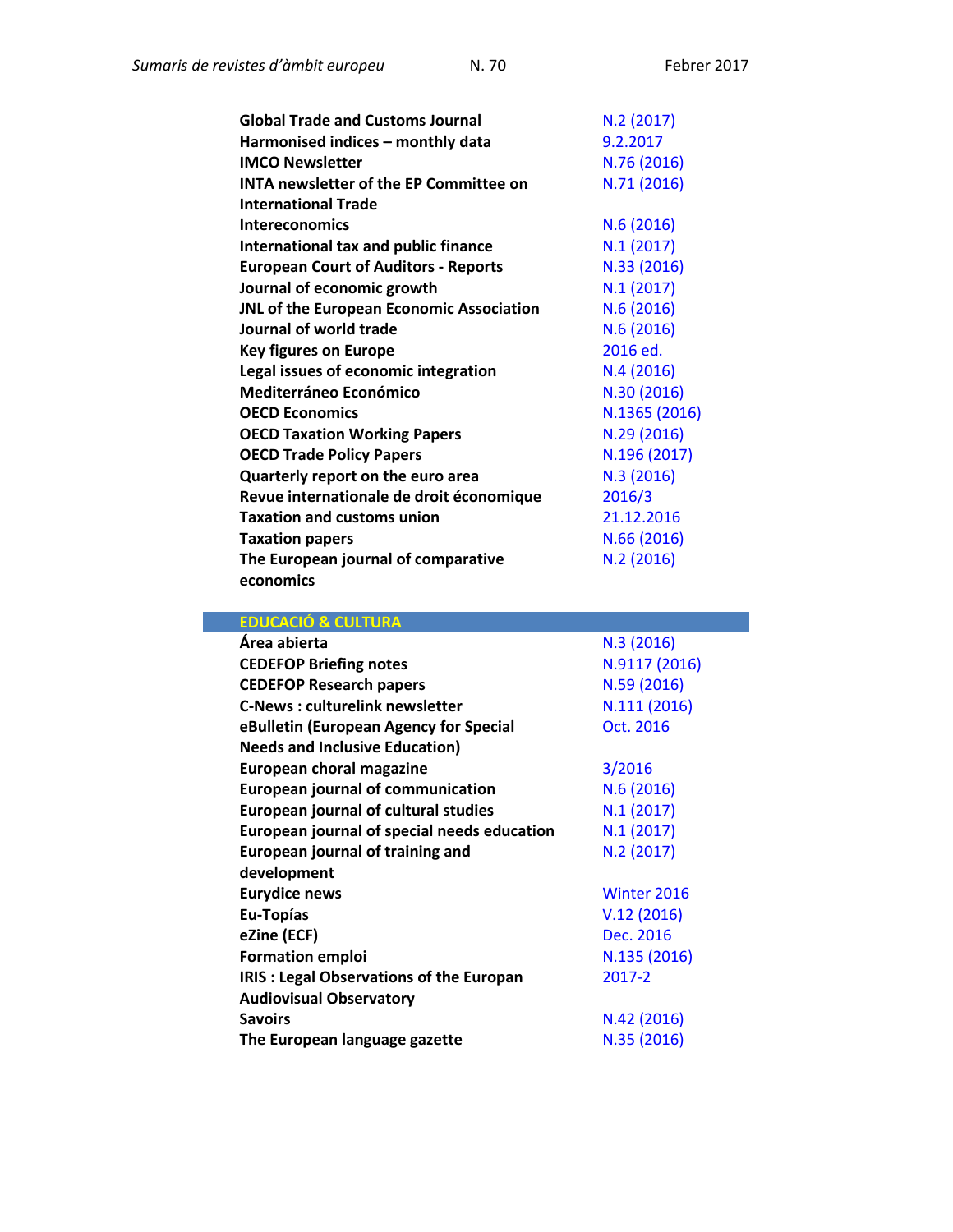| <b>EMPRESA</b>                                  |                   |
|-------------------------------------------------|-------------------|
| <b>Accounting in Europe</b>                     | N.3(2016)         |
| <b>Alicante news</b>                            | Dec. 2016         |
| <b>Competition merger brief</b>                 | Iss.4 (2016)      |
| Cuadernos de estudios empresariales             | V.26(2016)        |
| e-Competitions e-Bulletin                       | Feb. 2017         |
| <b>Entreprendre &amp; Innover</b>               | 2016 (N.28)       |
| <b>European business cycle indicators</b>       | 4th. quarter 2016 |
| European business law review                    | V.27/7(2016)      |
| <b>European business review</b>                 | N.1(2017)         |
| <b>European company law</b>                     | V.13/6(2016)      |
| <b>European competition journal</b>             | N.1(2016)         |
| <b>European JNL of innovation management</b>    | N.1(2017)         |
| <b>European patent bulletin</b>                 | N.1704            |
| European Patent Office - Official journal       | N.12 (2016)       |
| <b>ITRE Newsletter</b>                          | Iss.1 (2017)      |
| M@n@gement                                      | N.3(2016)         |
| <b>Office for Harmonization in the Internal</b> | Feb. 2017         |
| <b>Market: Official journal</b>                 |                   |
| Revista europea de dirección y economía de      | N.3(2016)         |
| la empresa                                      |                   |
| The European business review                    | Dec. 2016         |
|                                                 |                   |
| <b>INTEGRACIÓ &amp; GOVERNANÇA EUROPEA</b>      |                   |
|                                                 |                   |
| <b>ARENA Working Papers</b>                     | N.5(2016)         |
| <b>CES Working Papers</b>                       | Iss.4 (2016)      |
| <b>Commission en direct</b>                     | N.36 (2016)       |
| <b>Common market law review</b>                 | N.1(2017)         |
| <b>Cuadernos europeos de Deusto</b>             | N.55 (2016)       |
| Eurobarometer                                   | N.86 (2016)       |
| Geopolítica(s)                                  | N.2 (2016)        |
| Interface                                       | N.106             |
| Journal of common market studies                | N.1(2017)         |
| Journal of contemporary European research       | N.4 (2016)        |
| Journal of European Public Policy               | Iss.2 (2017)      |
| Legal issues of economic integration            | V.43/4(2016)      |
| L'Europe en formation                           | N.379 (2016)      |
| Papeles de Europa                               | N.1(2016)         |
| Política y sociedad                             | N.3 (2016)        |
| <b>Politico</b>                                 | Feb. 2017         |
| Politique étrangère                             | N.4(2016)         |
| Politique européenne                            | N.53 (2016)       |
| <b>Politix</b>                                  | 2016 (N.115)      |
| <b>Review of European studies</b>               | N.1(2017)         |
| Revista Schuman. Europa en la UCLM              | N. 1 (2017)       |
| Revue du marché commun et de l'Union            | N.604 (2017)      |
| européenne<br><b>RSCAS Policy Briefs</b>        | N.7 (2016)        |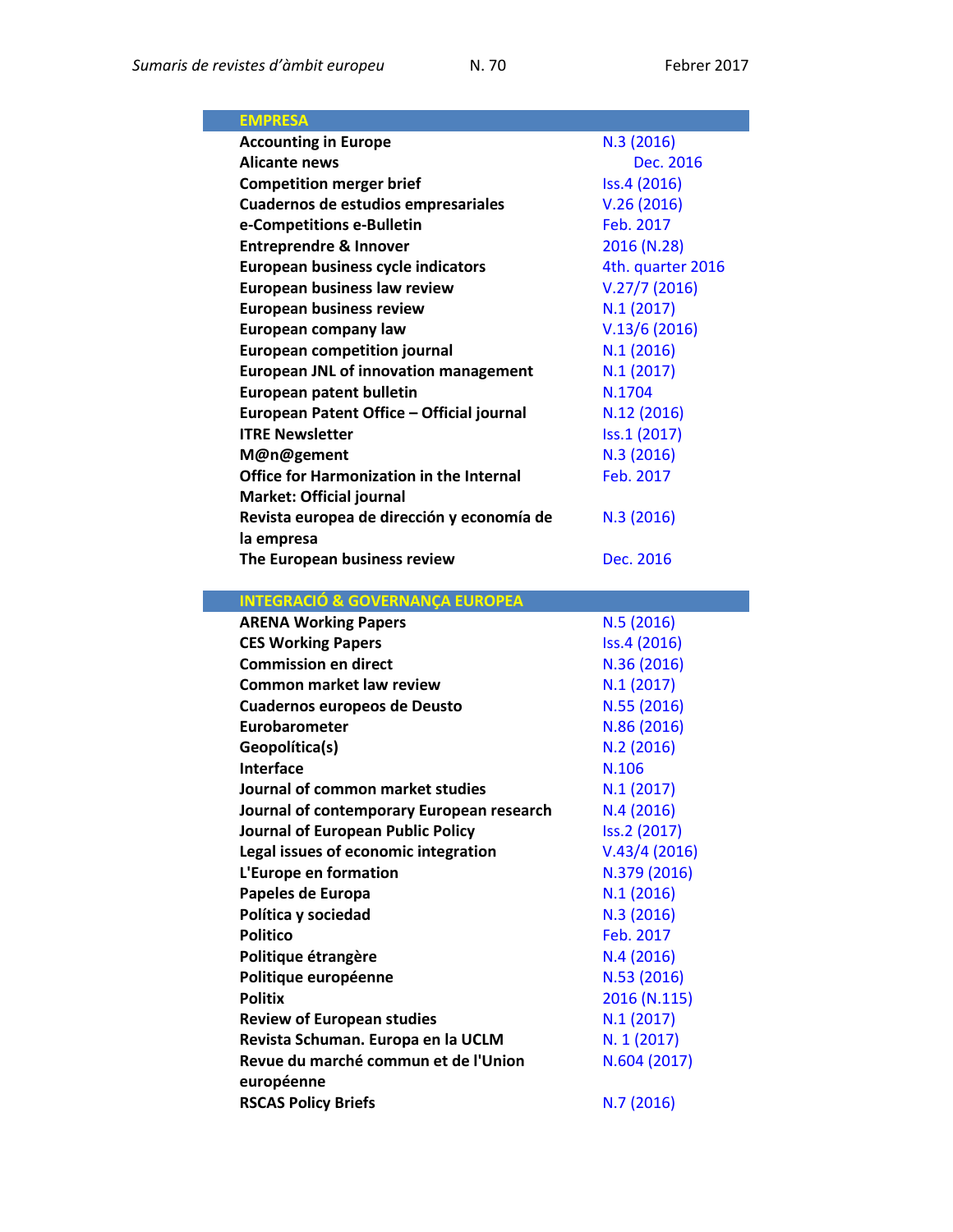| <b>RSCAS Working Papers</b>        | N.19(2017)      |
|------------------------------------|-----------------|
| RUE. revista universitaria europea | N.26(2017)      |
| <b>The Federalist Debate</b>       | N.3(2016)       |
| <b>The Parliament Magazine</b>     | Iss. 447 (2017) |

| <b>JUSTÍCIA</b>                             |                  |
|---------------------------------------------|------------------|
| <b>Reflets</b>                              | N.2(2016)        |
| Amnistía internacional revista              | N.132 (2016)     |
| Cahiers de droit européen                   | N.2 (2016)       |
| Civitas. Rev. española de derecho europeo   | N.60(2016)       |
| Civitas Europa                              | N.37 (2016)      |
| Droit et société                            | N.94 (2016)      |
| <b>EDPS Newsletter</b>                      | N.50 (2016)      |
| <b>European constitutional law review</b>   | N.3(2016)        |
| <b>EIGE Newsletter</b>                      | N.24(2016)       |
| European JNL crime, criminal law            | N.1(2017)        |
| European law journal                        | N.4(2016)        |
| <b>European law review</b>                  | N.6(2016)        |
| <b>European Police Science and Research</b> | N.15 (2017)      |
| <b>Bulletin</b>                             |                  |
| European public law                         | V.22/4(2016)     |
| European review of private law              | V.24/6(2016)     |
| <b>Europol review</b>                       | 2015             |
| <b>FRA</b> newsletter                       | <b>Nov. 2016</b> |
| <b>Fundamental rights report</b>            | 2016             |
| <b>Humanity</b>                             | N.3(2016)        |
| <b>JURI report</b>                          | Iss.31 (2017)    |
| La Ley Unión Europea                        | N.43 (2016)      |
| <b>Maastricht journal of European and</b>   | N.6(2016)        |
| comparative law                             |                  |
| Revista de derecho comunitario europeo      | N.55 (2016)      |
| Revue du droit de l'Union européenne        | N.4(2016)        |
| Revue européenne de droit public            | N.2 (2015)       |
| The International journal of human rights   | N.1(2017)        |
| Unión Europea Aranzadi                      | N.12 (2016)      |
| <b>Yearbook of European law</b>             | V.35(2016)       |

| <b>MEDI AMBIENT &amp; ENERGIA</b>          |             |
|--------------------------------------------|-------------|
| Air quality in Europe. Report              | 2016        |
| <b>Energy, transport and environment</b>   | 2016 ed.    |
| indicators                                 |             |
| <b>ENVI News</b>                           | 31.1.2017   |
| <b>Environmental indicator report</b>      | 2016        |
| <b>Environmental policy and governance</b> | N.6(2016)   |
| <b>European business awards for the</b>    | N.31 (2016) |
| environment newsletter                     |             |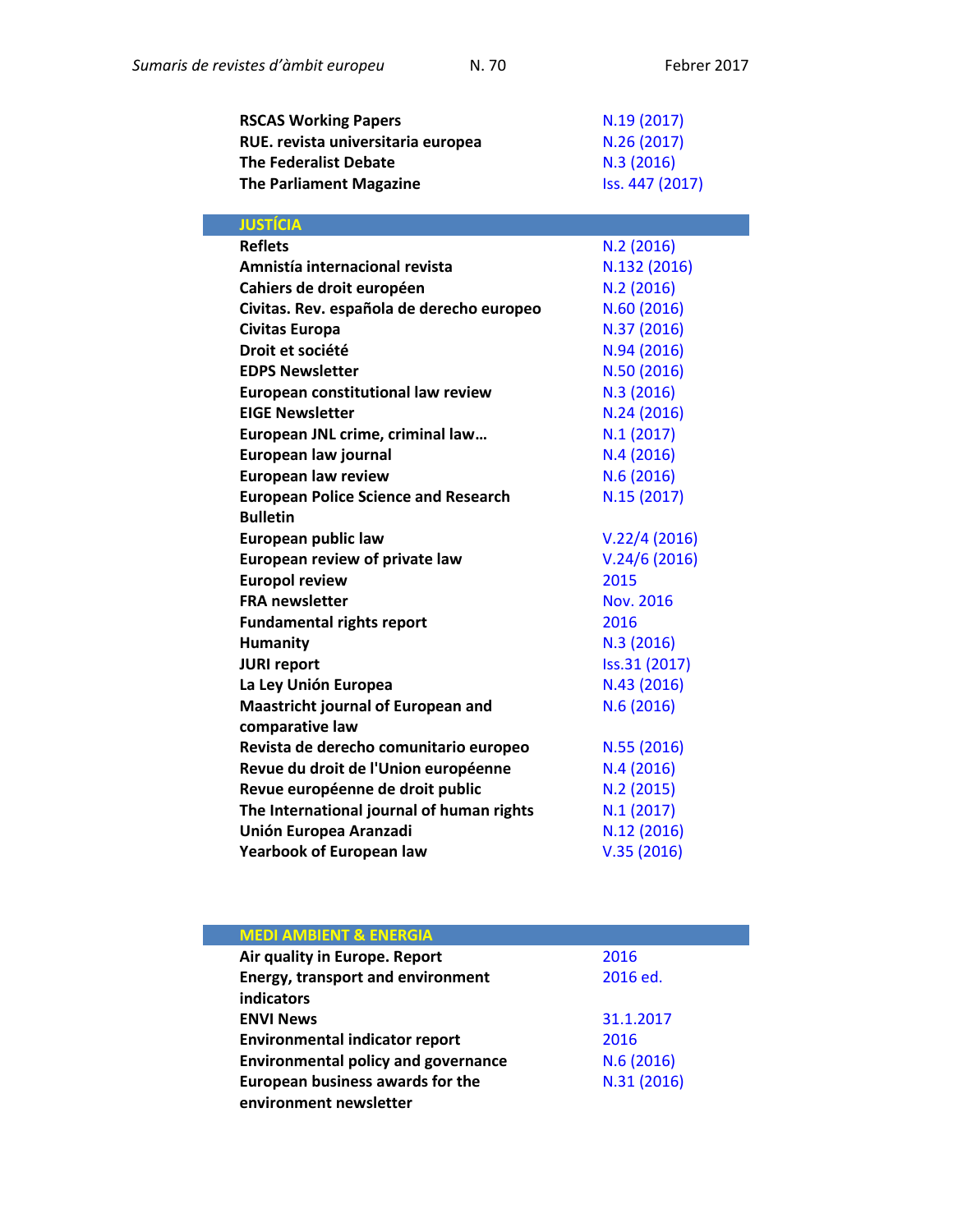| <b>LIFE newsletter</b>                                  | N.10 (2017)                |
|---------------------------------------------------------|----------------------------|
| <b>Medio Ambiente para los europeos</b>                 | N.61 (2016)                |
|                                                         |                            |
| Observatorio medioambiental                             | V.19(2016)                 |
| Review of European, comparative &                       | N.3(2016)                  |
| international environmental law                         |                            |
| Science for environment policy. News alert              | N.481                      |
|                                                         |                            |
| <b>REGIONS &amp; DESENVOLUPAMENT LOCAL</b>              |                            |
| Carta local : revista de la FEMIP                       | N.298 (2017)               |
| Cités                                                   | N.68 (2016)                |
| <b>Committee of the Regions</b>                         | <b>Enero 2017</b>          |
| <b>Cuadernos Cantabria Europa</b>                       | N.15 (2016)                |
| <b>European urban and regional studies</b>              | N.1(2017)                  |
| <b>Flux</b>                                             | N.106 (2016)               |
| Intercultural cities newsletter                         | <b>Nov. 2016</b>           |
| <b>Investigaciones regionales</b>                       | N.36 (2016)                |
| Istituzioni del federalismo                             | N.2(2016)                  |
| <b>OECD Regional Development WP</b>                     | 2016/9                     |
| Panorama inforegio                                      | N.59 (2016)                |
| <b>Reginews</b>                                         | N.14(2017)                 |
| Regiones y ciudades de Europa                           | N.98 (2017)                |
| Revista d'estudis autonòmics i federals                 | N.24 (2016)                |
|                                                         |                            |
| <b>RELACIONS EXTERIORS, SEGURETAT &amp; DEFENSA</b>     |                            |
| Afkar ideas: revista trimestral para el                 | N.52 (2017)                |
| diálogo entre el Magreb, España y Europa                |                            |
| Anuario CIDOB de la inmigración                         | 2015-2016                  |
| <b>Barómetro del RIE</b>                                | Dic. 2016                  |
| <b>Boletín/Newsletter Elcano</b>                        | N.198 (2017)               |
| <b>CBRNE-Terrorism newsletter</b>                       | Jan. 2017                  |
| <b>Central European journal of international</b>        | N.4(2016)                  |
| and security studies                                    |                            |
| Economía exterior                                       | N.79 (2017)                |
| <b>Esglobal</b>                                         | <b>Enero 2017</b>          |
| Estudios de política exterior                           | N.175 (2017)               |
| <b>EU Candidate &amp; Potential Candidate</b>           | 4th. (2016)                |
| <b>Countries Economic Quarterly-CCEQ</b>                |                            |
| <b>EUROMIL news</b>                                     | 9.2.2017                   |
| <b>European foreign affairs review</b>                  | N.4(2016)                  |
|                                                         |                            |
| European journal of international law                   | N.4(2016)                  |
| Foreign affairs Latinoamérica (FAL)                     | N.1(2017)                  |
| Géoéconomie                                             | N.81 (2016)                |
| <b>Impetus: magazine of the EU Military Staff</b>       | N.22 (2016)                |
| Informe semanal. Política Exterior<br><b>ISS Alerts</b> | 1021 (2017)<br>N.47 (2016) |

**ISS Brief** N.34 [\(2016\)](http://www.iss.europa.eu/publications/detail/article/winter-is-coming-chilly-winds-across-northern-europe/)

**ISS Reports**